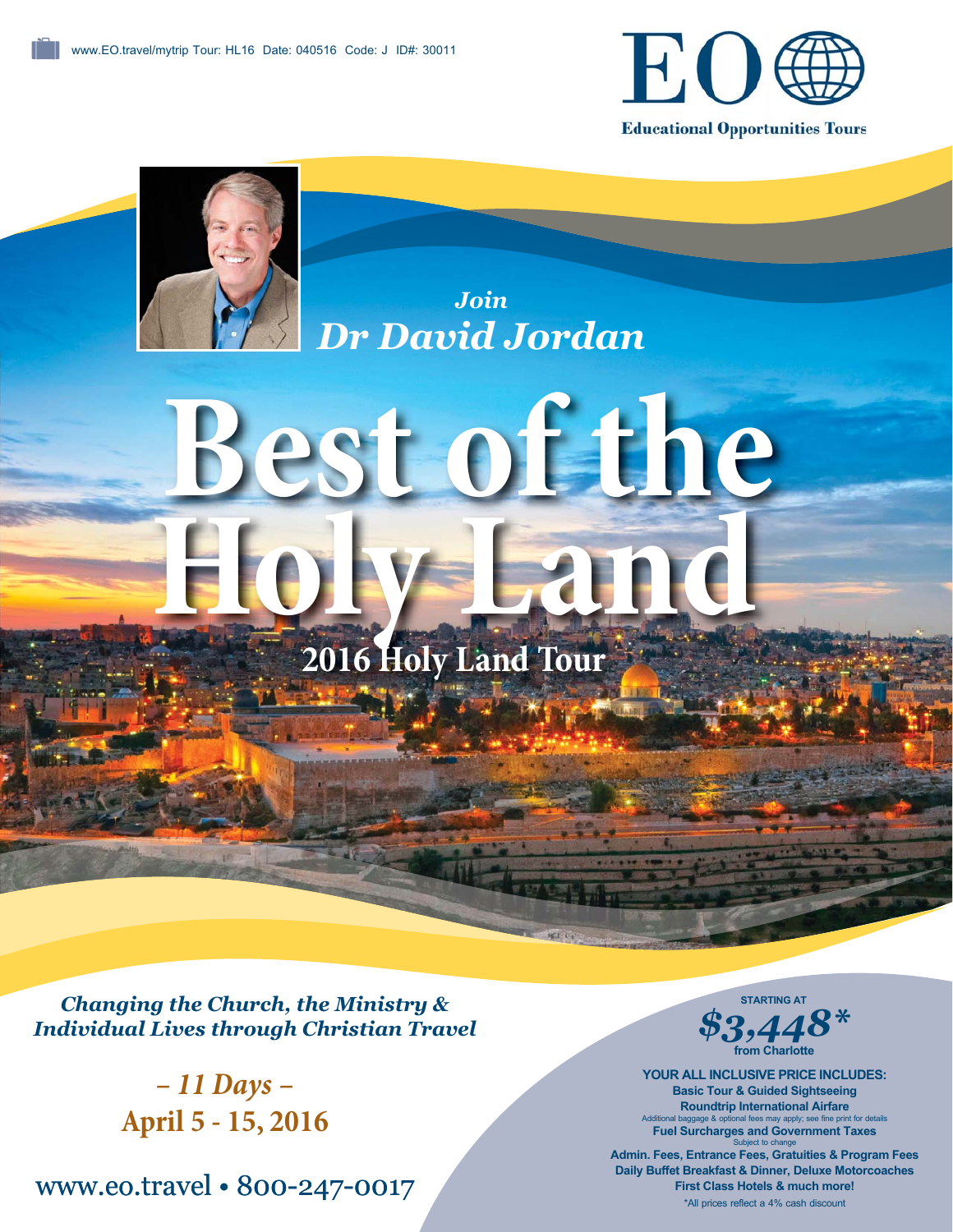# **The Best of the Holy Land**

# *Walk the Land of Jesus and the Bible*

#### April 5 and 6 - USA to the Holy Land

Your pilgrimage begins as you depart the USA on an overnight flight. You will be welcomed at the Tel Aviv airport by our representative and transferred to your hotel to enjoy dinner before retiring for the night.

#### April 7 - Upper Galilee

Journey to the remains of Caesarea Philippi where Peter made his confession of faith in Jesus (Matt. 16:13-20). You will also visit the ancient remains of Tel Dan and the altar built by King Jeroboam I (I Kings 12:25-30). See the Banyas Falls, which is one of the largest sources of the Jordan River. Travel to the north of Israel and visit the highest mountain in the Holy Land, Mt. Hermon.

#### April 8 - The Galilee

Worship as you sail across the Sea of Galilee. Visit Capernaum, center of Jesus' ministry in the Galilee, and visit the synagogue built on the site where Jesus taught (Matt.4:13, 23). On the Mount of Beatitudes, contemplate the "Sermon on the Mount" (Matt. 5-7). Explore the Church of the Fish and the Loaves at Tabgha, traditional site of the feeding of the 5,000 (Luke 9:10). See the Chapel of the Primacy, where Peter professed his devotion three times to the risen Christ (John 21). At the River Jordan, you can remember your baptism and reflect on Jesus' baptism by John the Baptist.

#### April 9 - Cana, Nazareth, Megiddo & Caesarea

Visit the Franciscan Wedding Chapel in Cana, site of Jesus' first miracle, before continuing on to Nazareth, Jesus' boyhood home (Matthew 2:23). Look out over Tel Megiddo (Armageddon) to view one of the most important archaeological sites in Israel. Today's last stop is Caesarea, a center of the early Christians where an angel visited Cornelius, the first Gentile believer (Acts 10), and where Paul was imprisoned for two years before appealing to Caesar.

#### April 10 - Jericho, Qumran, Jerusalem

As you stop in Jericho to view the ruins of the city conquered by Joshua (Josh. 6: 1, 2, 20), in the distance you can also see the traditional site of the Temptation of Jesus (Matt. 4:1-11).Continue to



Qumran, where the Dead Sea Scrolls were discovered in 1947. Continue to Jerusalem and meditate on the events of the Last Supper as you visit the traditional location of the Upper Room (Mark 14: 12). Take a group picture from the Mount of Olives, where Jesus ascended into heaven (Acts 1: 9-12). End your day with prayer in the Garden of Gethsemane and envision the scenes of the night before Jesus' crucifixion (Matt. 26: 36 - 44).

#### April 11 - Herodion & Bethlehem

Visit the Herodion, the fortified palace and final resting place of Herod the Great.In Bethlehem, visit the cave revered as Jesus' birthplace and see the Church of the Nativity constructed over the site (Matt. 1: 18-25). Gaze out over Shepherds Field before you returning to Jerusalem.

#### April 12 - Jerusalem & the Old City

Walk the Cardo, the ancient main street of the Old City. Explore ancient Jerusalem at the Teaching Steps and the Western Wall.View the Pool of Bethesda where Jesus performed the Sabbath miracle (John 5: 1-31). Sing a hymn in the Church of St. Anne and experience its rich acoustics. Visit Herod's Antonia Fortress, where Jesus appeared before Pontius Pilate (Luke 23:1), and follow in Christ's steps on the Via Dolorosa ("the Way of the Cross"). At the Church of the Holy Sepulchre, take time to reflect on His sacrificial love. Continue to Mount Zion to visit the House of the High Priest Caiaphas, where Jesus was questioned the night of His betrayal (Matt. 26: 57).

#### April 13 - Wadi Qelt Hike, Masada, & Dead Sea

This morning you will enjoy the Wadi Qelt Hike (need good shoes for hiking, hat, water bottle), where you will view Mt. Temptations from the Jericho area. Cable car in Jericho will be included if available. You will travel to Masada, Herods mountain-top fortress which became the last stronghold of the Jewish Rebellion against the Romans. You will stop at the shores of the Dead Sea for a dip in the salt and mineral laden waters if time permits. In the evening you will return to your hotel in Jerusalem for dinner and overnight

#### April 14 - Jerusalem

Travel to Ein Karem, birthplace of John the Baptist and where Mary visited Elisabeth (Luke 1: 26-40). Explore the poignant exhibits of Yad Vashem, Israel's Holocaust Memorial. Visit the Garden Tomb for a time of reflection and communion.

#### April 15 - Return to the USA or Enjoy an Extension

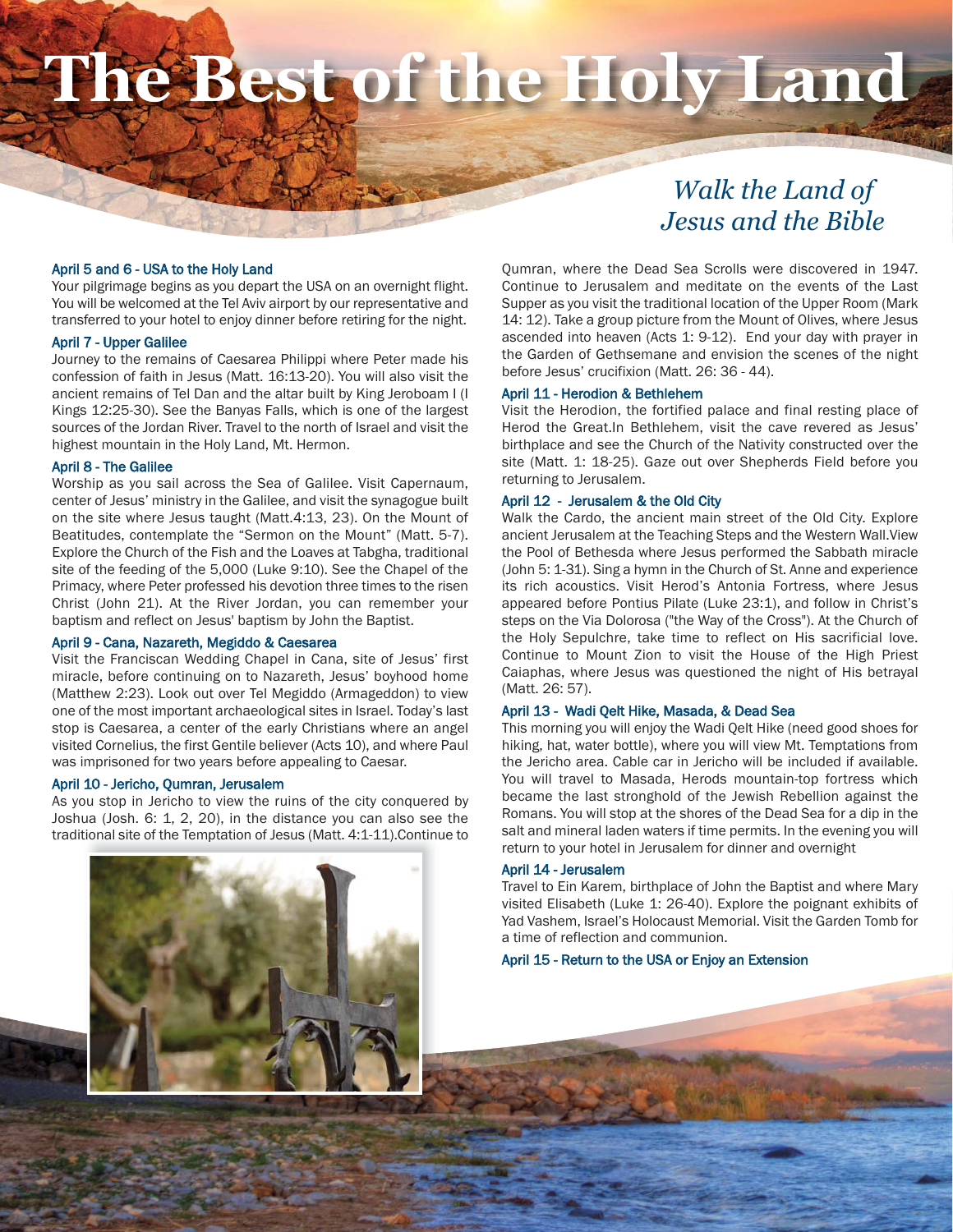# **Extensions**





**April 2** Depart USA<br> **April 3** Tel Aviv - A **Tel Aviv** - Arrive in Tel Aviv and transfer to Nazareth for dinner and overnight at the Fauzi Azar Inn.

**April 4 Nazareth to Sepphoris** - Today explore the Old City of Nazareth and hike approximately 8km to Sepphoris. Visit Sepphoris, the cosmopolitan Roman capital of Galilee until Herod Antipas built Tiberias. It is heralded as the traditional birthplace of Mary and possibly where Joseph and a young Jesus labored. Travel to Kibbutz Lavi for overnight.<br>April 5 **Kibbutz Lavi to Moshav Arbel -** After breakfast, depart Kil

**Kibbutz Lavi to Moshav Arbel** - After breakfast, depart Kibbutz Lavi and walk across the expansive fields to the Horns of Hattin, a double-peaked volcanic structure, where Saladin defeated the Crusader forces in a decisive battle in 1187. After enjoying the spectacular views, continue down the ancient volcano to Nebi Shu'eib, the Druze shrine to Jethro, the father-in-law of Moses. Explore the shrine before continuing through the former Arab village of Hittin deserted during Israel War of Independence in 1948. Admire the olive trees as you make your way Moshav Arbel and the ancient 4th-centry synagoge. After almost 10 miles of hiking return to Kibbutz Lavi for dinner and overnight.<br>April 6 Mt. Arbel to Capernaum - Begin your

**Mt. Arbel to Capernaum** - Begin your final day of hiking at the summit of Mt. Arbel where you will enjoy the stunning view of the Sea of Galilee and its many coastal towns and villages. Descend Mt. Arbel into Wadi Hamman otherwise known as the Valley of the Doves and certainly an area where Christ and the disciples would have walked on their way to Nazareth. Continue to Tabgha and Capernaum as you complete the final section of the Jesus Trail and almost 10 miles. Travel to your hotel in Tiberias to join the rest of your group who will be arriving today.

**Cairo and the Route of the Exodus - \$828\***<br>**April 15** Ancient Caravan Route to Mount Sinai for overnight. Ancient Caravan Route to Mount Sinai for overnight. **April 16** Monastery of Saint Catherine; continue to Sharm el Sheik for overnight. April 17 Wadi Feiran, Elim, Marah by the Red Sea, dinner and overnight in Cairo.<br>April 18 Memphis, Sakkara, Step Pyramid, Great Pyramids of Giza, Sphinx. **April 18** Memphis, Sakkara, Step Pyramid, Great Pyramids of Giza, Sphinx. **April 19** King Tut's Treasure, Egyptian Museum, Citadel of Old Cairo, Coptic

 Church. Sail the Nile River aboard an authentic Egyptian Felucca. **April 20** Depart Egypt and arrive in the USA.

**Nile Cruise - \$1698\***<br>**April 15-16** Same as Cairo and the Ro Same as Cairo and the Route of the Exodus. **April 17** Fly to Luxor. Board your Nile Cruise boat. Visits to Luxor and Karnak temples.<br>**April 18** Visit the Necropolis of Thebes. Valleys of the Kings and Queens. Temple **April 18** Visit the Necropolis of Thebes, Valleys of the Kings and Queens, Temple of Hatshepsut, Colossi of Memnon. Sail to Esna and cross the locks. Continue to Edfu for overnight. **April 19** Temple of Horus in Edfu. Sail to Kom Ombo to visit the Temple shared by the gods Sobek and Haroeris. Sail to Aswan and overnight. **April 20** Disembark. Visit the High Dam of Aswan, Granite Quarry, Unfinished Obelisk, and Temple of Philae. Fly to Cairo for dinner and overnight.<br>April 21 Eqyptian Museum. Saggara. Great Pyramids of Giza. Sphinx **April 21** Egyptian Museum, Saqqara, Great Pyramids of Giza, Sphinx. **April 22** Depart Egypt and arrive in the USA.

## **1997 - Wonders of Jordan and Petra - \$778\***<br> **April 15** Cross the Allenby Bridge into Jordan. Mount Ne

April 15 Cross the Allenby Bridge into Jordan. Mount Nebo, Madaba, Amman.<br>April 16 Petra. Return to Amman for a late dinner and overnight. April 16 Petra. Return to Amman for a late dinner and overnight.<br>**April 17** Jerash and recross border into Israel. Eniov a final dinne Jerash and recross border into Israel. Enjoy a final dinner before boarding your flight for the USA. **April 18** Arrive in the USA.

\*All prices reflect a 4% cash discount.



**Your Host** David Jordan

#### *Dear Friends:*

*To travel to The Holy Land is to be changed.* 

*Reading scripture, viewing the world, and picturing the life of Jesus will never be the same. And potentially, your heart will be more open and your spirit more willing after having walked in the footsteps of Jesus, shared communion by the Sea of Galilee or been baptized in the Jordan River.*

*Further, if one prepares well, this experience can broaden valuably your understanding of geography, history, geology, archeology, Islam, Judaism, and Palestinian/Israeli relations.*

*We will share several seminar opportunities and numerous recommended readings to prepare us for the countless sights, sounds, and experiences that will come our way.* 

*So I hope you will join me on this incredible opportunity in April, 2016!*

*Sincerely,* 

*Dr. David Jordan, Providence Baptist Church Charlotte, NC 704-366-4030 x126*



Register Early & Save **S80** 

11 Months prior to departure

\$70 10 Months prior to departure

\$60 9 Months prior to departure

\$50 8 Months prior to departure

**S40** 7 Months prior to departure

 $\boldsymbol{\kappa}$  (i) 6 Months prior to departure

Full deposit required. ings deducted from balance.